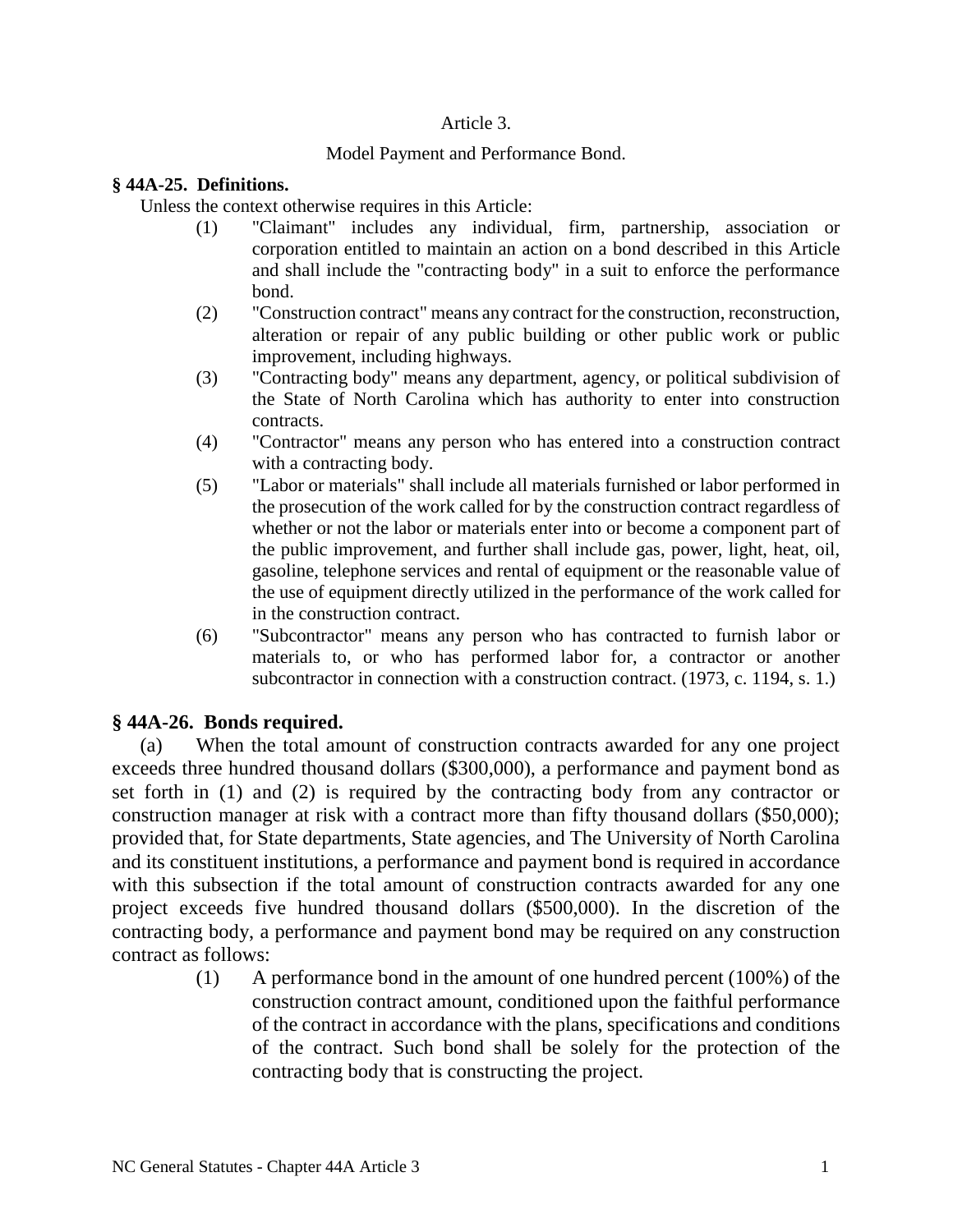(2) A payment bond in the amount of one hundred percent (100%) of the construction contract amount, conditioned upon the prompt payment for all labor or materials for which a contractor or subcontractor is liable. The payment bond shall be solely for the protection of the persons furnishing materials or performing labor for which a contractor, subcontractor, or construction manager at risk is liable.

(b) The performance bond and the payment bond shall be executed by one or more surety companies legally authorized to do business in the State of North Carolina and shall become effective upon the awarding of the construction contract. (1973, c. 1194, s. 1; 1983, c. 818; 1987 (Reg. Sess., 1988), c. 1108, s. 10; 1995, c. 367, s. 3; 2001-496, s. 7; 2010-148, s. 1.)

# **§ 44A-27. Actions on payment bonds; service of notice.**

(a) Subject to the provision of subsection (b) hereof, any claimant who has performed labor or furnished materials in the prosecution of the work required by any contract for which a payment bond has been given pursuant to the provisions of this Article, and who has not been paid in full therefor before the expiration of 90 days after the day on which the claimant performed the last such labor or furnished the last such materials for which he claims payment, may bring an action on such payment bond in his own name, to recover any amount due him for such labor or materials and may prosecute such action to final judgment and have execution on the judgment.

(b) Any claimant who has a direct contractual relationship with any subcontractor but has no contractual relationship, express or implied, with the contractor may bring an action on the payment bond only if he has given written notice of claim on payment bond to the contractor within 120 days from the date on which the claimant performed the last of the labor or furnished the last of the materials for which he claims payment, stating with substantial accuracy the amount claimed and the name of the person for whom the work was performed or to whom the material was furnished. The contractor shall, in response to a written request served by any claimant in accordance with the provisions of subsection (c) of this section, send a copy of the payment bond required by this Article to the claimant making the request within seven calendar days after receipt of such request. Subject to the exception set forth in subsection (e) of this section, unless the contractor has failed to satisfy its obligation to timely furnish a copy of the payment bond to a claimant upon proper request by the claimant, the claim of such a claimant shall not include labor or materials provided more than 75 days prior to the claimant's service, in accordance with subsections (c) and (d) of this section, of its written notice of public subcontract to the contractor.

(c) The notices required by and any requests for copy of payment bond referenced by subsection (b) of this section, shall be served by certified mail, or by signature confirmation as provided by the United States Postal Service, postage prepaid, in an envelope addressed to such contractor at any place where his office is regularly maintained for the transaction of business or to such agent identified in the contractor's project statement referenced in subdivision (1) of subsection (f) of this section or served in any manner provided by law for the service of summons.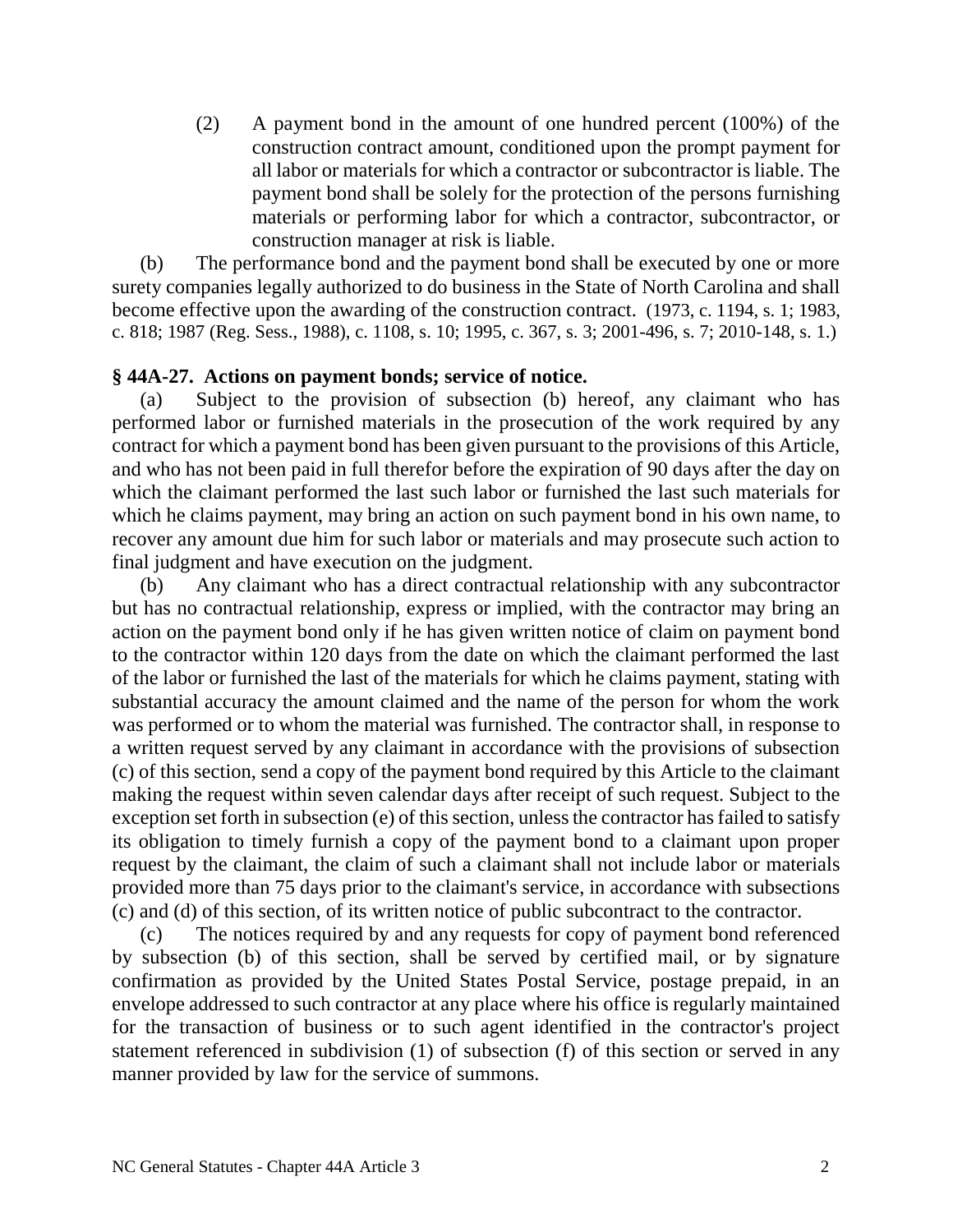(d) The form of the notice of public subcontract to be served pursuant to subsection (b) of this section shall be substantially as follows:

# "NOTICE OF PUBLIC SUBCONTRACT

- (1) Name and address of the subcontractor giving notice of public subcontract:
- (2) General description of the real property on which the labor was or is to be performed or the material was or is to be furnished (street address, tax map lot and block number, reference to recorded instrument, or any description that reasonably identifies the real property):
- (3) General description of the subcontractor's contract, including the names and addresses of the parties thereto:
- (4) General description of the labor and material performed and furnished thereunder:

Dated:

\_\_\_\_\_\_\_\_\_\_\_\_\_\_\_\_\_\_\_\_\_\_\_\_\_\_\_\_\_\_\_\_\_\_\_\_ Subcontractor"

(e) Notwithstanding subsections (b), (c), and (d) of this section, the obligation to provide a notice of public subcontract shall not apply to claims of twenty thousand dollars (\$20,000) or less and, for any claim exceeding twenty thousand dollars (\$20,000), shall apply only to that portion of the claim in excess of twenty thousand dollars (\$20,000).

(f) In connection with any construction contract for which a bond is required by G.S. 44A-26(a), all of the following shall apply:

- (1) The contractor shall provide to each subcontractor that it engages to perform labor or furnish materials in the performance of the construction contract a contractor's project statement containing all of the following information:
	- a. The name of the project.
	- b. The physical address of the project.
	- c. The name of the contracting body.
	- d. The name of the contractor.
	- e. The name, phone number, and mailing address of an agent authorized by the contractor to accept service of the requests for payment bond, the notice of public subcontract, and the notice of claim on payment bond referenced in subsection (b) of this section.
	- f. The name and address of the principal place of business of the surety issuing the payment bond required by G.S. 44A-26(a) for the construction contract.
- (2) Each subcontractor shall provide each subcontractor that it engages to perform labor or furnish materials in the performance of the construction contract a copy of the contractor's project statement.
- (3) No agreement entered into between a contractor and a subcontractor or between a subcontractor and its subcontractor shall be enforceable against the lower tier party until the contractor's project statement has been provided to the lower tier party. (1973, c. 1194, s. 1; 1987, c. 569; 2001-177, s. 1; 2001-487, s. 100; 2012-175, s. 11; 2013-16, s. 6.)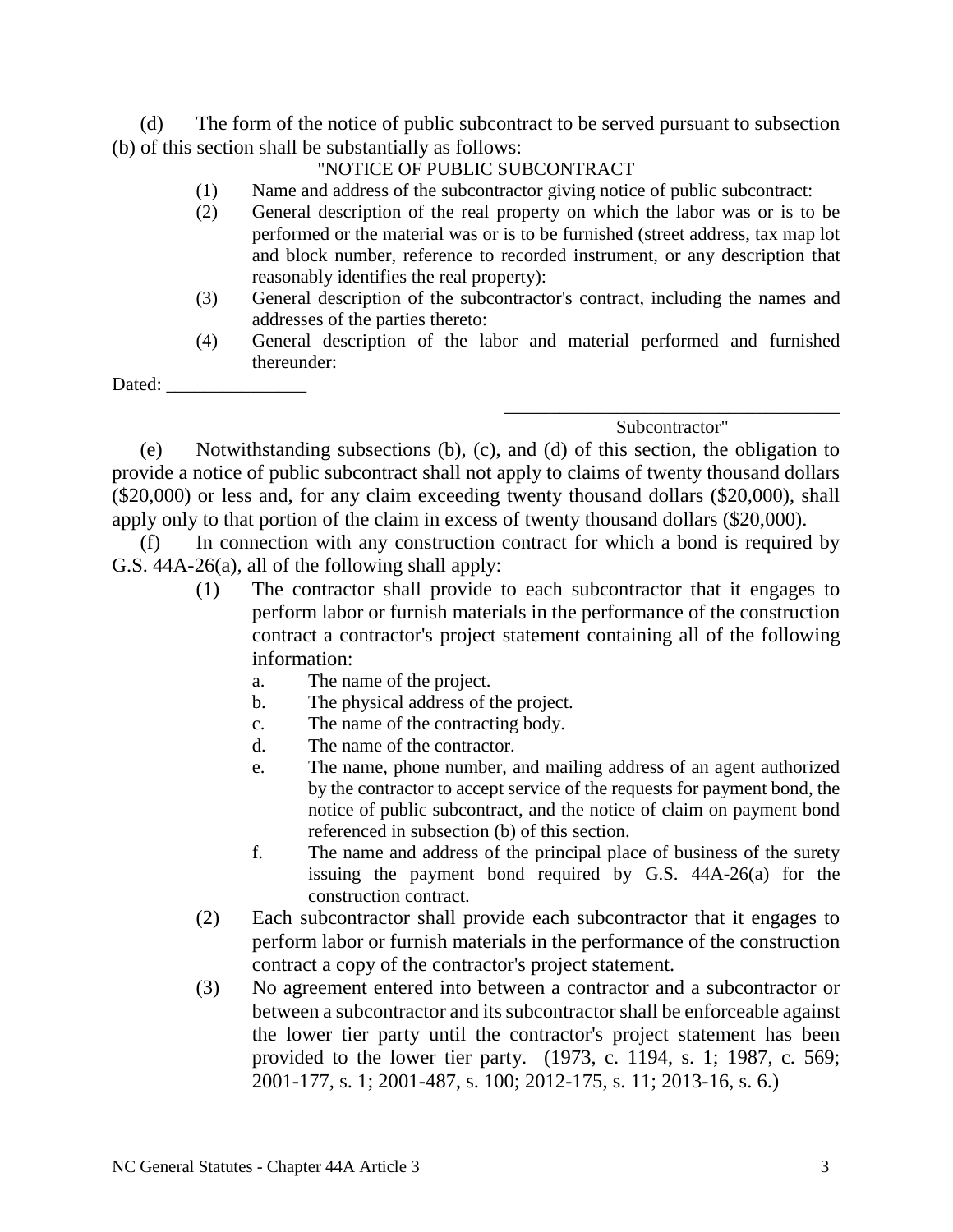#### **§ 44A-28. Actions on payment bonds; venue and limitations.**

(a) Every action on a payment bond as provided in G.S. 44A-27 shall be brought in a court of appropriate jurisdiction in a county where the construction contract or any part thereof is to be or has been performed.

(b) No action on a payment bond shall be commenced after the expiration of the longer period of one year from the day on which the last of the labor was performed or material was furnished by the claimant, or one year from the day on which final settlement was made with the contractor. (1973, c. 1194, s. 1.)

## **§ 44A-29. Limitation of liability of a surety.**

No surety shall be liable under a payment bond for a total amount greater than the face amount of the payment bond. A judgment against any surety may be reduced or set aside upon motion by the surety and a showing that the total amount of claims paid and judgments previously rendered under such payment bond, together with the amount of the judgment to be reduced or set aside, exceeds the face amount of the bond. (1973, c. 1194, s. 1.)

## **§ 44A-30. Variance of liability; contents of bond.**

(a) No act of or agreement between a contracting body, a contractor or a surety shall reduce the period of time for giving notice under G.S. 44A-27(b) or commencing action under G.S. 44A-28(b) or otherwise reduce or limit the liability of the contractor or surety as prescribed in this Article.

(b) Every bond given by a contractor to a contracting body pursuant to this Article shall be conclusively presumed to have been given in accordance herewith, whether or not such bond be so drawn as to conform to this Article. This Article shall be conclusively presumed to have been written into every bond given pursuant thereto. (1973, c. 1194, s. 1.)

# **§ 44A-31. Certified copy of bond and contract.**

(a) Any person entitled to bring an action or any defendant in an action on a payment bond shall have a right to require the contracting body to certify and furnish a copy of the payment bond and of the construction contract covered by the bond. It shall be the duty of such contracting body to give any such person a certified copy of the payment bond and the construction contract upon not less than 10 days' notice and request. The contracting body may require a reasonable payment for the actual cost of furnishing the certified copy.

(b) A copy of any payment bond and of the construction contract covered by the bond certified by the contracting body shall constitute prima facie evidence of the contents, execution and delivery of such bond and construction contract. (1973, c. 1194, s. 1.)

## **§ 44A-32. Designation of official; violation a misdemeanor.**

Each contracting body shall designate an official thereof to require the bonds described by this Article. If the official so designated shall fail to require said bond, he shall be guilty of a Class 1 misdemeanor. (1973, c. 1194, s. 1; 1993, c. 539, s. 407; 1994, Ex. Sess., c. 24, s. 14(c).)

## **§ 44A-33. Form.**

(a) A performance bond form containing the following provisions shall comply with this Article: the date the bond is executed; the name of the principal; the name of the surety; the name of the contracting body; the amount of the bond; the contract number; and the following conditions: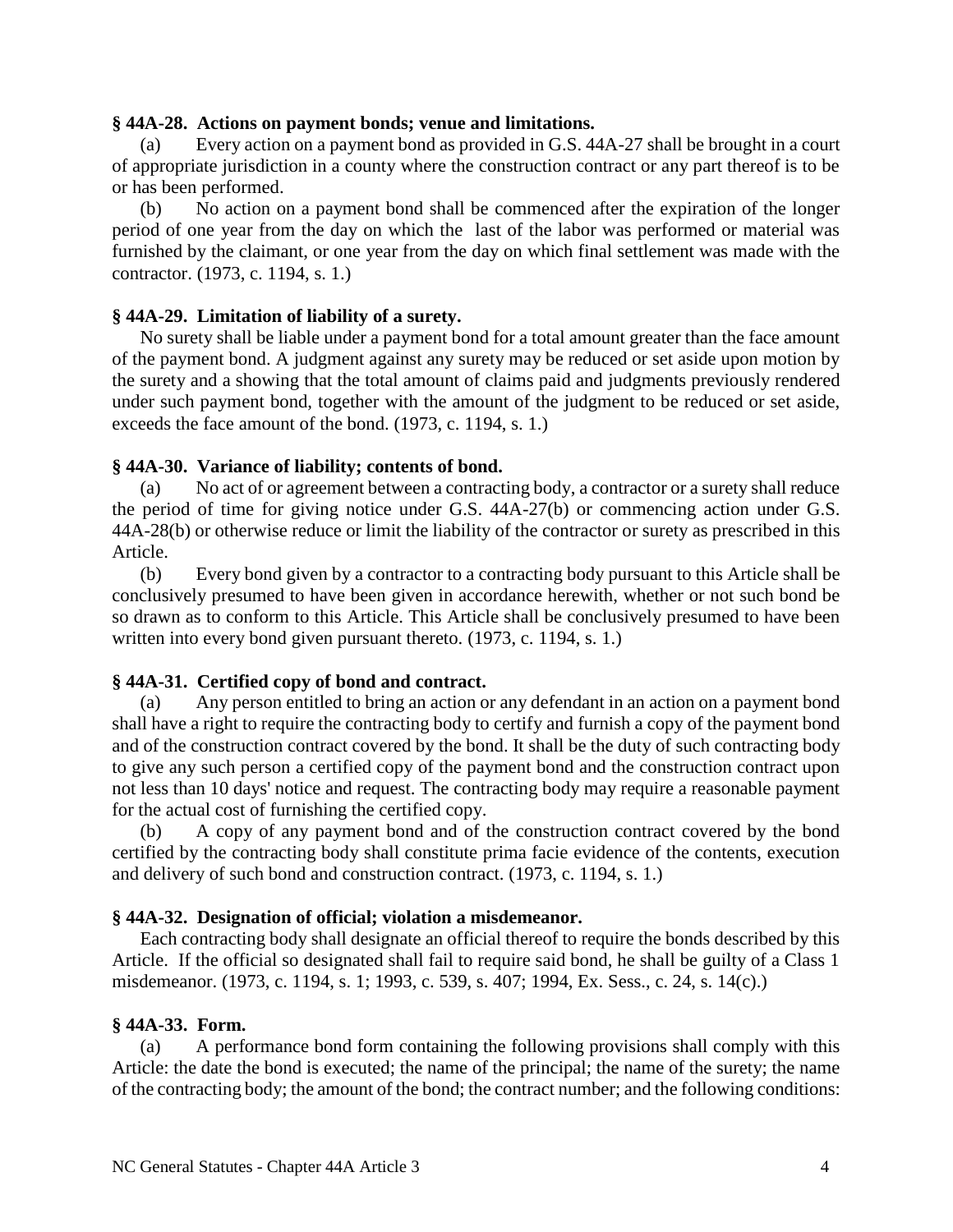"KNOW ALL MEN BY THESE PRESENTS, That we, the PRINCIPAL AND SURETY above named, are held and firmly bound unto the above named Contracting Body, hereinafter called the Contracting Body, in the penal sum of the amount stated above for the payment of which sum well and truly to be made, we bind ourselves, our heirs, executors, administrators, and successors, jointly and severally, firmly by these presents.

"THE CONDITION OF THIS OBLIGATION IS SUCH, that whereas the Principal entered into a certain contract with the Contracting Body, numbered as shown above and hereto attached:

"NOW THEREFORE, if the Principal shall well and truly perform and fulfill all the undertakings, covenants, terms, conditions, and agreements of said contract during the original term of said contract and any extensions thereof that may be granted by the Contracting Body, with or without notice to the Surety, and during the life of any guaranty required under the contract, and shall also well and truly perform and fulfill all the undertakings, covenants, terms, conditions, and agreements of any and all duly authorized modifications of said contract that may hereafter be made, notice of which modifications to the Surety being hereby waived, then, this obligation to be void; otherwise to remain in full force and virtue.

"IN WITNESS WHEREOF, the above-bounden parties have executed this instrument under their several seals on the date indicated above, the name and corporate seal of each corporate party being hereto affixed and these presents duly signed by its undersigned representative, pursuant to authority of its governing body."

Appropriate places for execution by the surety and principal shall be provided.

(b) A payment bond form containing the following provisions shall comply with this Article: the date the bond is executed; the name of the principal; the name of the surety; the name of the contracting body; the contract number; and the following conditions:

"KNOW ALL MEN BY THESE PRESENTS, That we, the PRINCIPAL and SURETY above named, are held and firmly bound unto the above named Contracting Body, hereinafter called the Contracting Body, in the penal sum of the amount stated above, for the payment of which sum well and truly to be made, we bind ourselves, our heirs, executors, administrators, and successors, jointly and severally, firmly by these presents.

"THE CONDITION OF THIS OBLIGATION IS SUCH, that whereas the Principal entered into a certain contract with the Contracting Body, numbered as shown above and hereto attached;

"NOW THEREFORE, if the Principal shall promptly make payment to all persons supplying labor and material in the prosecution of the work provided for in said contract, and any and all duly authorized modifications of said contract that may hereafter be made, notice of which modifications to the Surety being hereby waived, then this obligation to be void; otherwise to remain in full force and virtue.

"IN WITNESS WHEREOF, the above-bounden parties have executed this instrument under their several seals on the date indicated above, the name and corporate seal of each corporate party being hereto affixed and these presents duly signed by its undersigned representative, pursuant to authority of its governing body."

Appropriate places for execution by the surety and principal shall be provided. (1973, c. 1194, s. 1.)

#### **§ 44A-34. Construction of Article.**

The addition of this Article shall not be construed as making the provisions of Articles 1 and 2 of Chapter 44A of the General Statutes apply to public bodies or public buildings. (1973, c. 1194, s. 3.)